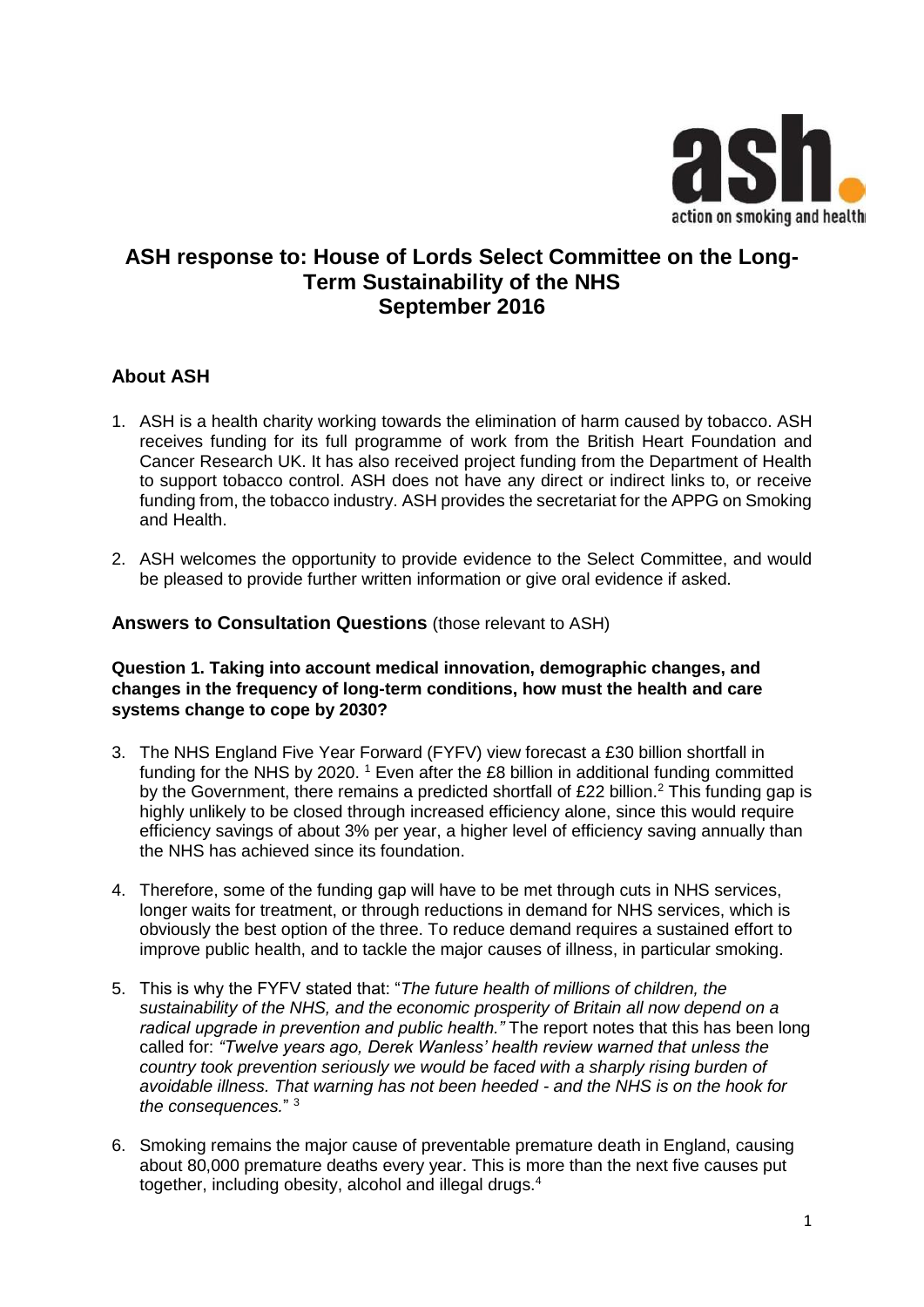- 7. The Rt Hon Theresa May, in her first statement as Prime Minister on  $13<sup>th</sup>$  July 2016, said that: "if you're born poor, you will die on average 9 years earlier than others". <sup>5</sup> In November 2008, Professor Sir Michael Marmot was asked by the then Secretary of State for Health to chair an independent review on reducing health inequalities in England. His report stated that: *"Tobacco control is central to any strategy to tackle health inequalities as smoking accounts for approximately half of the difference in life expectancy between the lowest and highest income groups"*. <sup>6</sup> The highest smoking prevalence rates are found in the poorest communities, and these communities need to be made a principal focus of tobacco control activity. Smoking has a major impact on the household incomes of poorer families. If the poorest smokers were to quit, over half a million households would be lifted out of poverty.<sup>7</sup>
- 8. The majority of smokers take up smoking when they are still children, and over 80% do so before the age of  $20.8$  Children who grow up in households where people smoke are much more likely to become smokers themselves, so there is an inter-generational impact of smoking. Uptake of smoking appears to be falling progressively while quit rates appear to be remaining relatively constant across successive cohorts.<sup>9</sup> So while preventative action to stop people taking up smoking is important, it is essential that more is done to help addicted smokers quit.
- 9. Mental health conditions affect almost a quarter of the adult population, who die on average 10-20 years earlier than the general population.<sup>10</sup> Smoking is the single largest cause of this health inequality. Adults with mental health conditions are more heavily addicted to smoking and around one third of adult tobacco consumption is by people with a mental health condition. As such they experience much greater smoking related harm<sup>11</sup>
- 10. The UK is rightly regarded as a global leader in tobacco control, and there has been a steady fall in smoking rates over several decades. However, international evidence shows that where tobacco control work is not properly funded, the rate of decline slows, or even goes into reverse. In New York, for example, sustained investment in tobacco control led to a sharp fall in prevalence between 2002 and 2010. But when funding was cut in 2010 this decline ceased. Following new investment from 2014, smoking rates began to decline again. <sup>12</sup> To be effective, tobacco control policy and activity has to be both sustained and progressive, one reason being that people who continue to smoke when a particular policy or control action is introduced can be said to have "discounted" it and therefore will require new incentives to quit. To plan sustained and progressive action of this kind requires a considerable degree of certainty about future funding.
- 11. ASH believes that changes are needed to ensure the sustainability of the health and care systems, and ensure an integrated tobacco control (and wider public health) strategy at local, regional and national level. These changes include:
	- Long-term secure (and probably ring-fenced) budgets for the public health function in local government
	- A stronger requirement on NHS bodies and local authorities to co-operate in improving public health and reducing long-term demands on the health and social care system
	- Consideration of how financial incentives can be aligned so that those organisations delivering services that reduce demand on the health and social care system are adequately rewarded.

## **Question 2. To what extent is the current funding envelope for the NHS realistic?**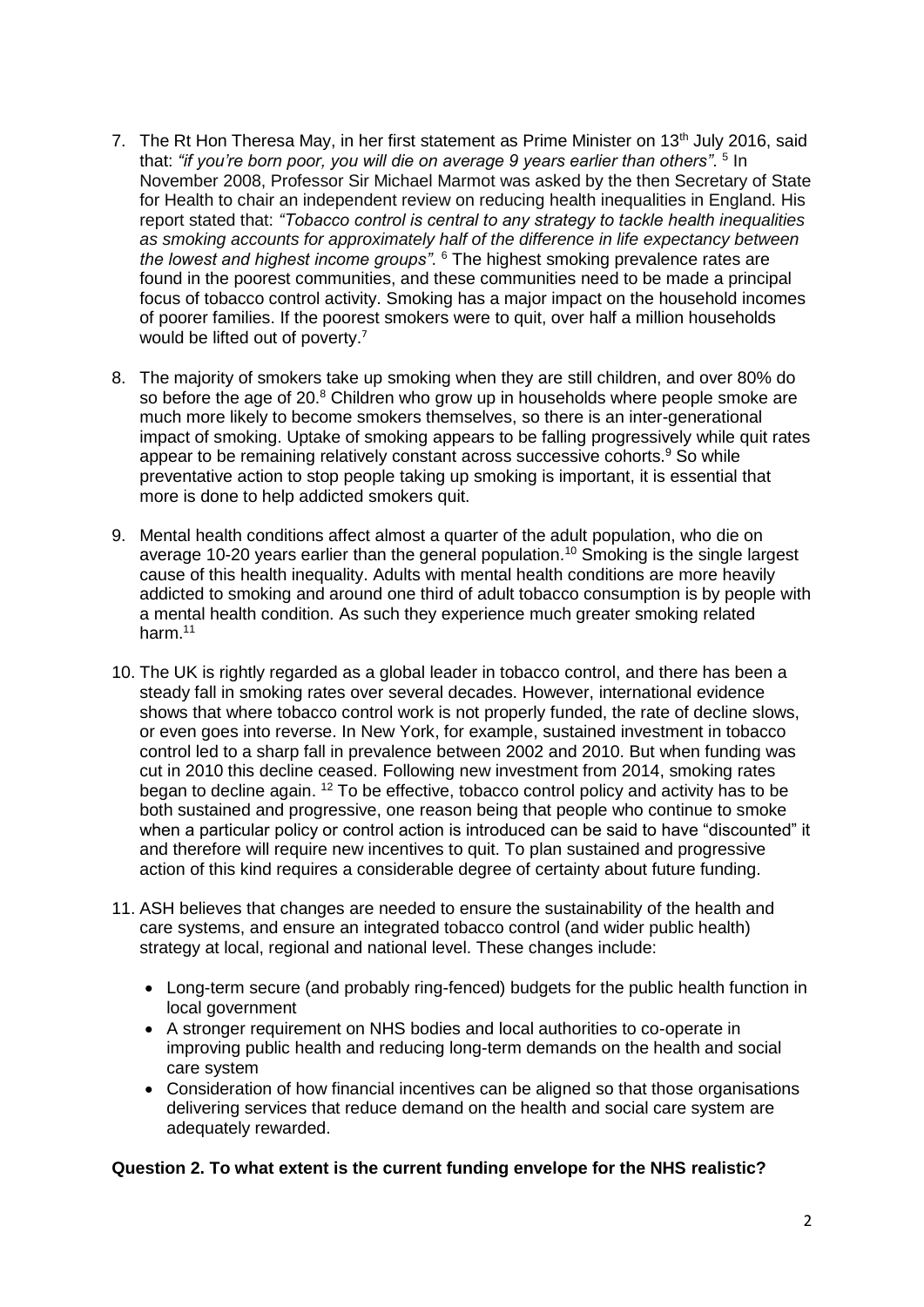- **a. Does the wider societal value of the healthcare system exceed its monetary cost?**
- **b. What funding model(s) would best ensure financial stability and sustainability without compromising the quality of care? What financial system would help determine where money might be best spent?**
- **c. What is the scope for changes to current funding streams such as a hypothecated health tax, sin taxes, inheritance and property taxes, new voluntary local taxes, and expansion on co-payments (with agreed exceptions)?**
- **d. Should the scope of what is free at the point of use be more tightly drawn? For instance, could certain procedures be removed from the NHS or made available on a means-tested basis, or could continuing care be made meanstested with a Dilnot-style cap?**
- 12. As well as the considerable human cost, smoking also places an enormous financial burden on society. The costs of this were estimated at £12.9 billion in HM Treasury's consultation document on a possible Tobacco Levy. <sup>13</sup> This figure was made up of:
	- £2 billion cost to the NHS of treating diseases caused by smoking
	- £3 billion loss in productivity due to premature death
	- £5 billion cost to businesses of smoking breaks
	- £1 billion cost of smoking-related sick days
	- £1.1 billion of social care costs of older smokers
	- £391 million cost of fires caused by smokers' materials

These figures have been updated by ASH and now total an estimated £13.9 billion <sup>14</sup>

- 13. Tobacco control, encouraging smokers to quit and dissuading others from taking up smoking, is extremely cost-effective. An inquiry by the APPG on Smoking and Health concluded that: '*Government expenditure on tobacco control is excellent value for money and provides a net annual revenue benefit of £1.7 billion'*. 15
- 14. Further investment in tobacco control could bring greater financial rewards. The APPG on Smoking and Health's Representation to the 2015 Spending Review, argued for the Government to invest a further £100 million a year in tobacco control. This additional funding could bring a return on investment of £11 for every £1 invested over five years and increase the rate of decline in smoking prevalence by an additional 0.57 percentage points each year.<sup>16</sup>
- 15. The greatest return on investment in tobacco control comes when there is a comprehensive approach, which must include appropriately funded action at a national, regional and local level.<sup>17</sup> However, as shown in the answers below, spending on tobacco control is falling, not rising. This will simply increase costs to the NHS in future years, and threatens the long-term sustainability of both the health and social care system.
- 16. ASH therefore strongly supports the introduction of a levy on the major tobacco companies, to raise additional funds for tobacco control work. This is justified on the "polluter pays" principle: the tobacco industry is the only legal commercial activity in the world based on the sale of a product that first addicts consumers and then kills half of all lifetime users. The principle is the same as that behind the Soft Drinks Industry Levy, known colloquially as the "sugar tax", which the Government has committed to implement.<sup>18</sup>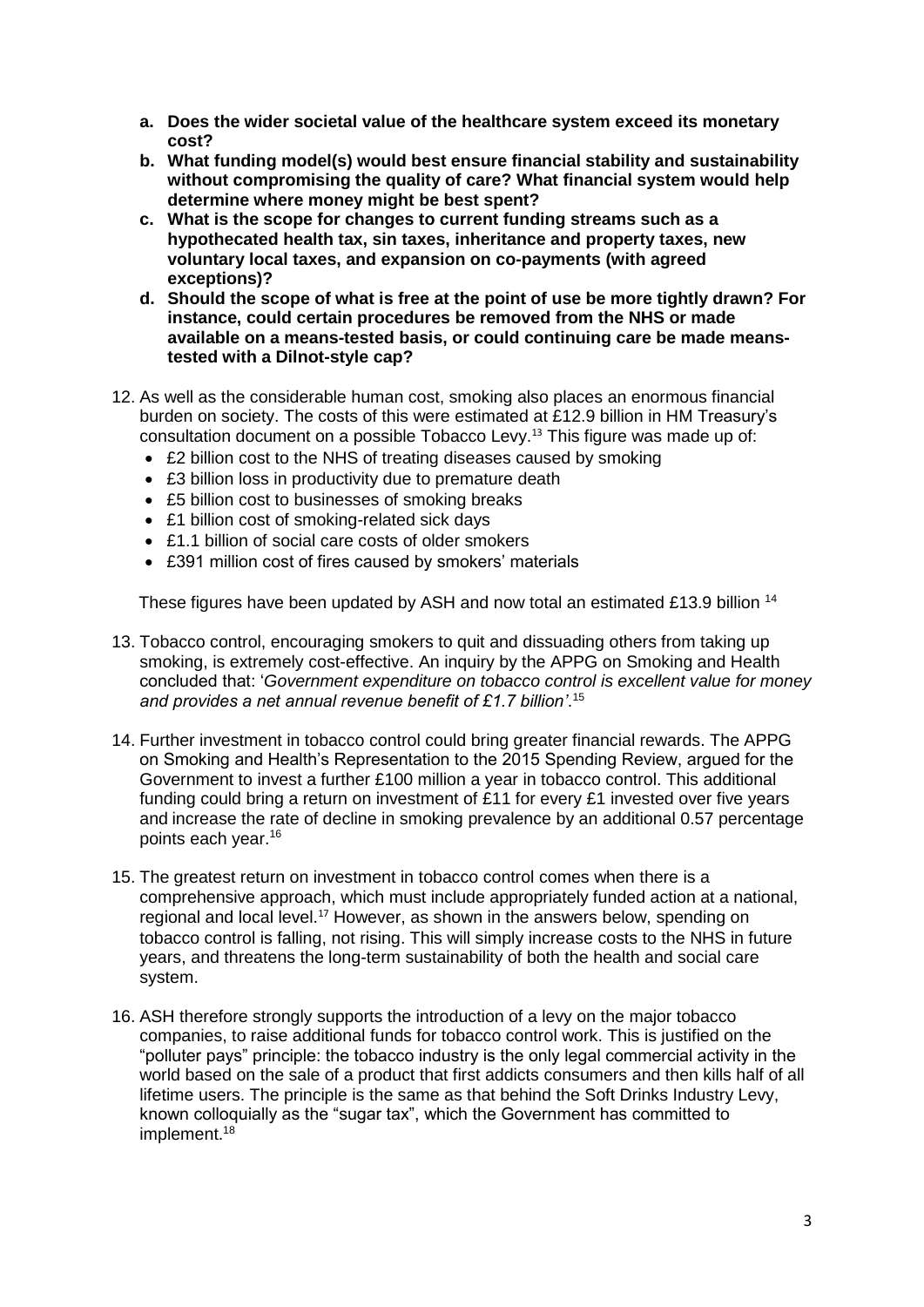- 17. We suggest that the levy should be calculated and allocated nationally, regionally and locally to support tobacco control measures. At local level it should be allocated to local authorities, the NHS and other public and voluntary organisations providing relevant services, on the basis of local sales data, or (our less favoured option) local smoking prevalence rates.
- 18. In the 2015 Autumn Statement,<sup>19</sup> the then Chancellor proposed that a future funding solution for public health could come through returning more of business rates to local authorities. ASH is concerned that far from addressing variation in funding between local authorities, a solution based on local business rates could entrench inequalities even further. Councils' income from business rates vary widely, with richer areas raising more income than poorer ones, and since richer local authority areas generally have lower smoking rates than poorer ones, this form of funding would be unlikely to be allocated to areas with the highest need.

**Question 3: What are the requirements of the future workforce going to be, and how can the supply of key groups of healthcare workers such as doctors, nurses, and other healthcare professionals and staff, be optimised for the long term needs of the NHS?**

- **a. What are the options for increasing supply, for instance through changing entry systems, overseas recruitment, internal development and progression?**
- **b. What effect will the UK leaving the European Union have on the continued supply of healthcare workers from overseas?**
- **c. What are the retention issues for key groups of healthcare workers and how should these be addressed?**
- 19. Stop smoking specialists, who provide highly skilled specialist support to tobacco dependant people across the health and social care system, are highly cost effective. Stop smoking services are estimated to quadruple the success rate of quit attempts, but cost under £1,000 for each additional Quality Adjusted Life Year ("QALY"). <sup>20</sup> This compares with, for example, up to £57,000 per QALY for statins to prevent coronary heart disease, <sup>21</sup> up to £130,000 per QALY for treatments for COPD, and as much as £100,000 for a course of treatment of the lung cancer treatment opdivo.<sup>22</sup>
- 20. However, research by ASH (unpublished at time of writing) carried out in Summer 2016, shows that for the 2016-17 financial year, 59% of local authorities have reported a cut in their smoking cessation budget (including almost half who reported a cut of more than 5%) and 45% reported a cut in their wider tobacco control budget.<sup>23</sup> The NHS has not replaced the decommissioned stop smoking specialists to treat smokers accessing health care. Between April 2015 and March 2016, 68,082 fewer smokers set a quit date with the Stop Smoking Services in England, compared with the previous year. This is the  $4<sup>th</sup>$  consecutive year to show a fall in the number of people using the services.<sup>24</sup>
- 21. This small segment of the NHS workforce requires significant, sustained and closely monitored expansion to deliver the comprehensive treatment of tobacco related health and social care burden, paid for by the proposed tobacco levy and in partnership between the NHS and Public health budgets.

### **Question 4. How can the UK ensure its health and social care workforce is sufficiently and appropriately trained?**

**a. What changes, such as the use of new technologies, can be made to increase the agility of the health and social care workforce?**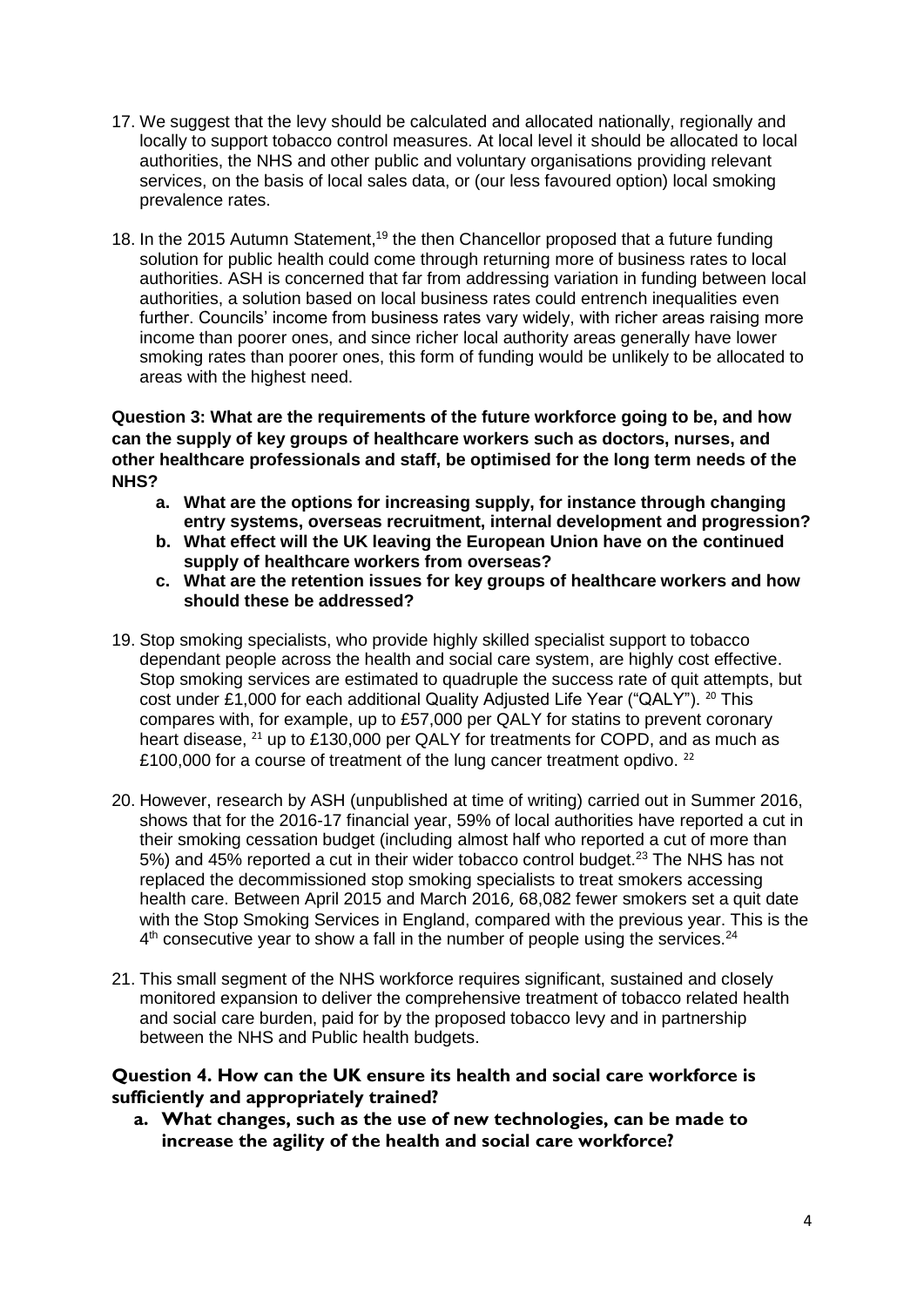- **b. What are the cost implications of moving towards a workforce that is equipped with a more adaptable skill mix being deployed in the right place at the right time to better meet the needs of patients?**
- **c. What investment model would most speedily enhance and stabilise the workforce?**
- 22. Currently there is no requirement that health and social care workers are trained to treat or to refer people who are tobacco dependant, despite tobacco being the largest preventable cause of morbidity and mortality in the UK.
- 23. Training in treating tobacco dependency is low cost and could easily be integrated into the curriculum of all health and social care workers at both undergraduate and postgraduate levels. Mandatory training in treating tobacco dependence should be introduced for all health and social care professionals as part of continuous professional development. The National Centre for Smoking Cessation Training (NCSCT) provides high quality free online distance learning that should be adopted across the health and social care professions. <sup>25</sup>
- 24. Workforce regulatory authorities such as the GMC and NMC can introduce and monitor clear standards of training for health care professionals in tobacco control.

**Question 5. What are the practical changes required to provide the population with an integrated National Health and Care Service?**

- **a. How could truly integrated budgets for the NHS and social care work and what changes would be required at national and local levels to make this work smoothly?**
- **b. How can local organisations be incentivised to work together?**
- **c. How can the balance between (a) hospital and community services and (b) mental and physical health and care services be improved?**
- 25. The structure of the current health and social care system can militate against investment in tobacco control.
- 26. Reductions in smoking prevalence, and other changes in smoking behaviour, are known to lead to clear and measurable benefits to the NHS. Reductions in smoking can have an in-year benefit to NHS outcomes for example through reducing incidence of CVD, poor birth outcomes, surgical complications and complications from asthma and diabetes. Specific tobacco control policies can also have a measurable benefits, for example the latest Cochrane review on the impact of smokefree legislation confirmed that there is *"robust support for the previous conclusions that the introduction of a legislative smoking ban does lead to improved health outcomes through reduction in SHS for countries and their populations. The clearest evidence is observed in reduced admissions for acute coronary syndrome"*. 26
- 27. Local authorities also recoup medium and long-term benefits from investing in reductions in smoking, through a reduced burden on social care services and improved productivity in the local economy. Other local authority activities, such as trading standards officers' enforcement action against the illicit tobacco trade, protect state revenues and improve public health, but the immediate financial benefits accrue to central government rather than to the local authority concerned.
- 28. However, ASH is not aware of any systematic effort to measure the aggregate financial benefits of integrated tobacco control policies: the best estimates probably remain those commissioned by ASH and by the All Party Parliamentary Group on Smoking and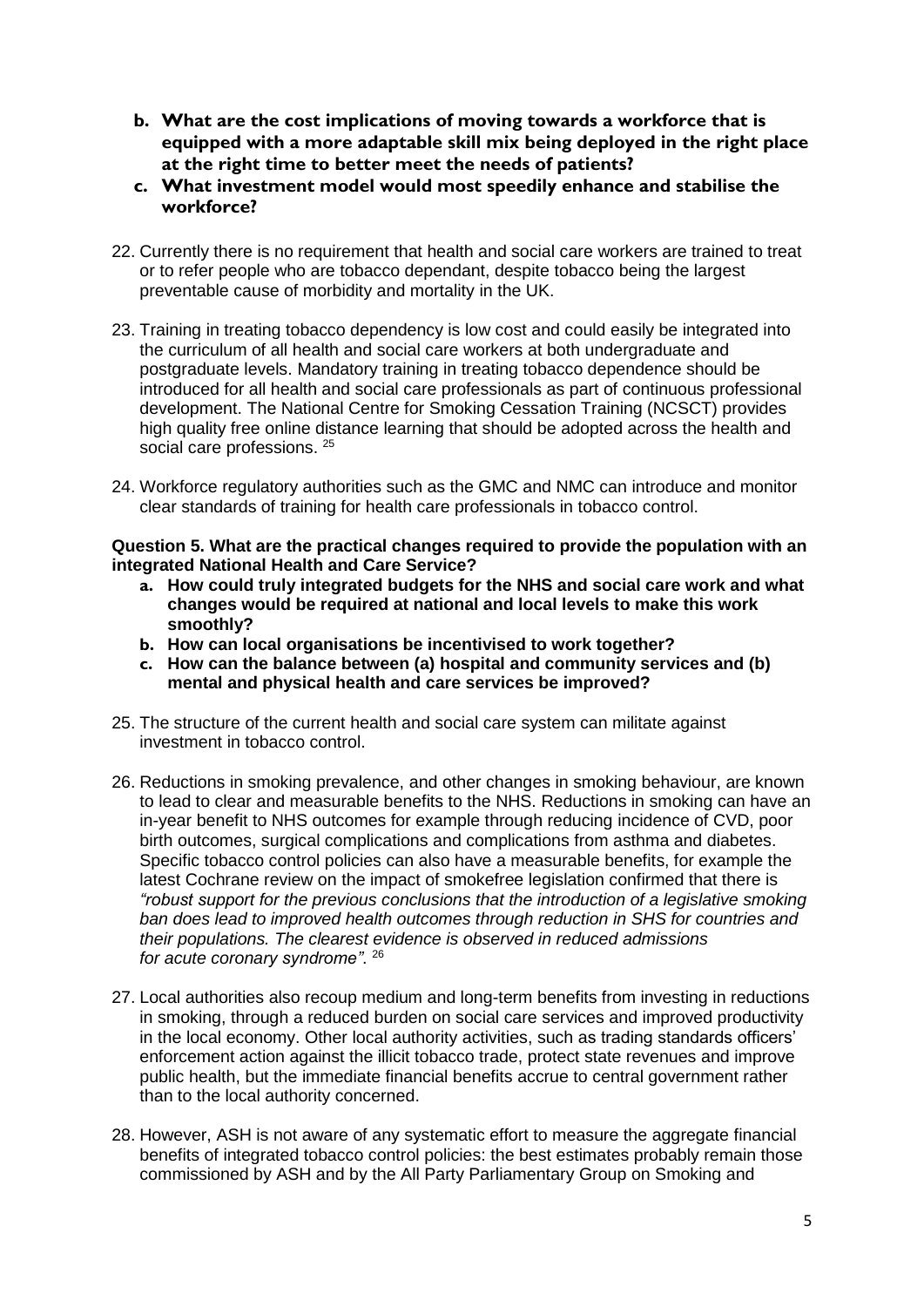Health. At local and sub-national levels NICE has produced a return on investment tool to help decision making in tobacco control in local authorities and the NHS. The tool evaluates a portfolio of tobacco control interventions and models the economic returns that can be expected in different payback timescales. Disappointingly, despite the positive returns from tobacco control shown by the tool, this does not seem to be preventing disinvestment by local authorities from tobacco control (see point 29).

- 29. As suggested above, a funding structure for tobacco control which included an industry levy, using local sales data, with the proceeds allocated both nationally and at regional and local level to local authorities, NHS bodies and other service providers (e.g. in the voluntary sector) could help address this problem of maladjusted incentives.
- 30. ASH understands that although CCGs have been provided with guidance on their responsibilities in relation to health inequalities, $^{27}$  at present NHS Trusts do not have a direct responsibility to reduce health inequalities. Data analysed by researchers at the University of York for NHS England also shows that the performance of individual CCGs in tackling the social divide in preventable hospital admissions is not always linked to how rich or poor the CCG's patient population is. 28
- 31. Inadequate statutory duties and a poorly allocated set of incentives to reduce health inequalities result in obvious failures in public health provision. For example, it appears that many NHS Trusts have no means of getting real time information on the number of smokers in their care, nor measuring and assessing any interventions designed to promote quitting, nor measuring the proportion of previous smokers who quit while they are being treated. NHS England advocates the principle of *'Making Every Contact Count'*, stating that *"Opportunities exist to promote the benefits of healthy lifestyles through routine contacts that people have with health services, by engaging individuals in conversations which support them in the steps they wish to take towards a healthier lifestyle. This includes provision of information, signposting or referral for individual support, and encouragement for behaviour change".* However, this principle is not systematically applied and there appears to be no reliable means of aggregating information on the actual practice of NHS organisations.
- 32. A minimum standard of public health protection should require that smokers are given appropriate advice on the risks of their behaviour, including information about available support for quitting, at all points of contact with the NHS and social care system. ASH would also like to see this extended to all relevant public services. All public bodies should ensure that their grounds as well as their buildings are smokefree, and should provide readily accessible information about stop smoking services. Occupational health services in NHS trusts and other relevant public bodies should ensure that they make regular contact with employees who smoke to advise them of the availability of support for quitting.
- 33. NHS planning guidance, which sets out the operating framework that will support the delivery of the 44 place-based sustainability and transformation plans (STPs) was published on 22nd September provides some opportunities. We have not had the opportunity for a detailed analysis but we did note a shift to upscaling prevention through commitment to the national prevention transformation programme and two-year prevention-focused Commissioning for Quality and Innovation (CQUIN) schemes, including brief advice for tobacco and alcohol use. In order to be able to measure the impact of CQUIN schemes NHS Trusts should be required to measure smoking behaviour among patients, stop smoking interventions provided, and outcomes.

**Question 6. What are the practical changes required to enable the NHS to shift to a more preventative rather than acute treatment service?**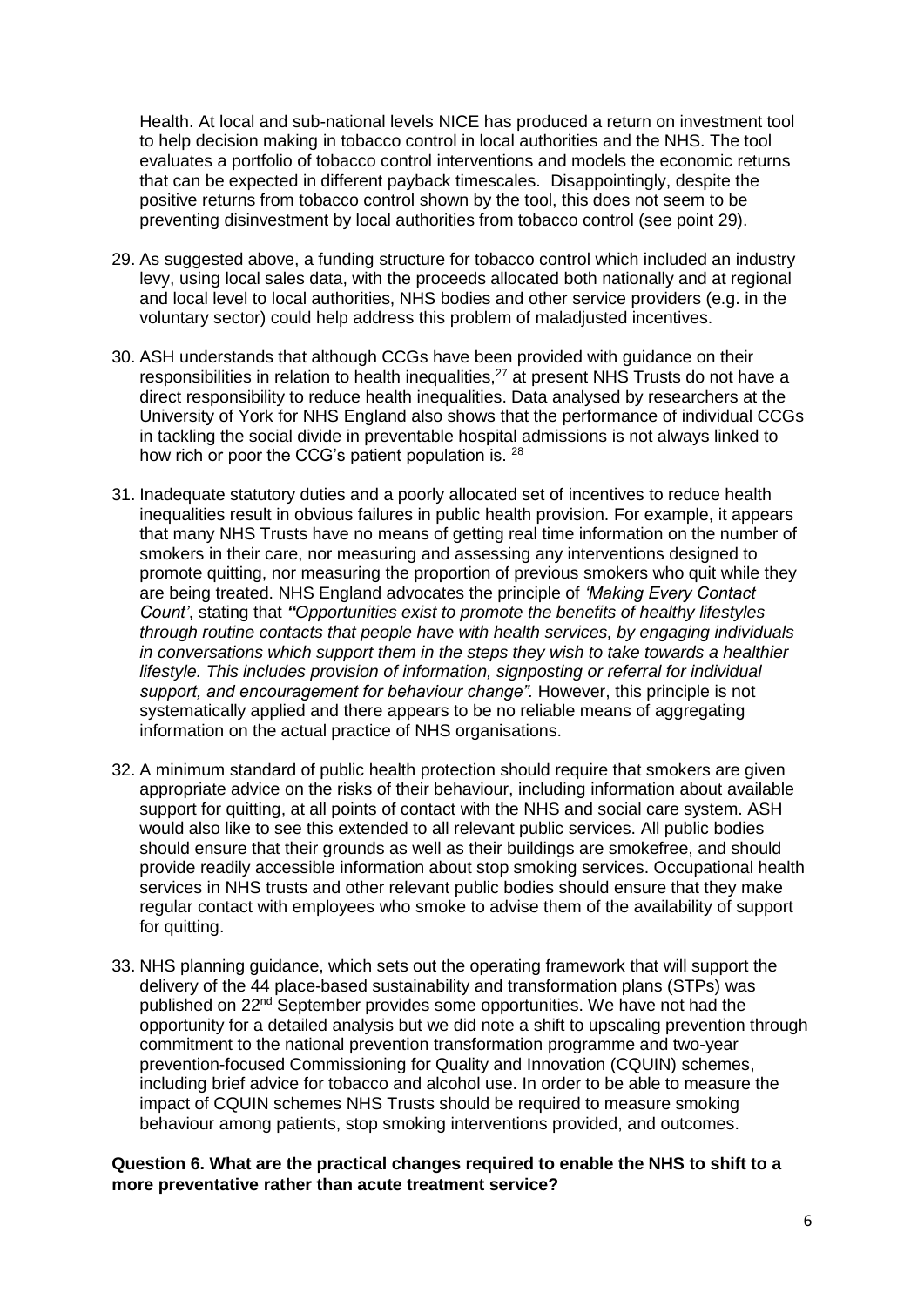- **a. What are the key elements of a public health policy that would enhance a population's health and wellbeing and increase years of good health?**
- **b. What should be the role of the State, the individual and local and regional bodies in an enhanced prevention and public health strategy; and what are the key changes required to the present arrangements to support this?**
- **c. Is there a mismatch between the funding and delivery of public health and prevention, compared with the amount of money spent on treatment? How can public health funding be brought more in line with the anticipated need, for instance a period of protection or ring-fencing?**
- **d. Should the UK Government legislate for greater industry responsibility to safeguard national health, for example the sugar tax? If so how?**
- **e. By what means can providers be incentivised to keep people healthier for longer therefore requiring a lower level of overall care?**
- **f. What are the barriers to taking on received knowledge about healthy places to live and work?**
- **g. How could technology play a greater role in enhancing prevention and public health?**
- **h. What are the best ways to engage the public in talking about what they want from a health service?**
- 34. In 2013/14, local authorities received £2.7 billion as a ring-fenced grant for public health services, in 2014/15 the grant was £2.79 billion, and the original grant for 2015/16 was also £2.79 billion (a reduction of 2% in real terms)  $29\,30$  However, in his 2015 Budget statement, then Chancellor George Osborne announced a further in year reduction in the 2015/16 grant of £200 million. In the 2015 Autumn Statement further progressive reductions in real terms of 3.9% annually over the next five years.<sup>31</sup> This translates into a further cash reduction of 9.6%. From the baseline of £3,461m (after the £200 million grant reduction), the additional reductions savings will be phased in at 2.2% in 2016/17, 2.5% in 2017/18, 2.6% in each of the two following years, and flat cash in 2020/21.
- 35. The Kings Fund has described the cuts to the public health budget as the 'falsest of false economies'  $32$  a criticism also made by local authorities  $33$  and those working in the NHS. 34. The King's Fund has also pointed out that: *"The most significant local authorityfunded public health services - including sexual health, substance misuse, smoking cessation - and "NHS" health checks services are either intimately entwined with NHS pathways or are directly commissioned from the NHS."* <sup>35</sup>
- 36. There are already wide variations in local spending on reducing smoking. Using local authority revenue expenditure and financing for 2016 to 2017, ASH has calculated the intended spend per smoker by each local authority for this financial year. <sup>36</sup> The average intended spend is £14.99 per smoker and the range is from £3.52 per smoker to £29.48 per smoker. There is a correlation between smoking prevalence and spending: areas with higher prevalence spend more per head of population (but not more per smoker) than areas with lower smoking prevalence.
- 37. England currently has two regional offices of tobacco control operating at a subnational level, funded by local authorities in the northeast and northwest. These have been shown to be highly effective and cost-effective in increasing the rate of decline in smoking prevalence above the national average, and they are included in the NICE return on investment tool for tobacco control as a good return on investment. The work they do is highly innovative, for example they have run successful paid for mass media campaigns backed up by intensive media advocacy, and campaigns to reduce the supply of, and demand for, illicit tobacco. Until this year there was also a regional office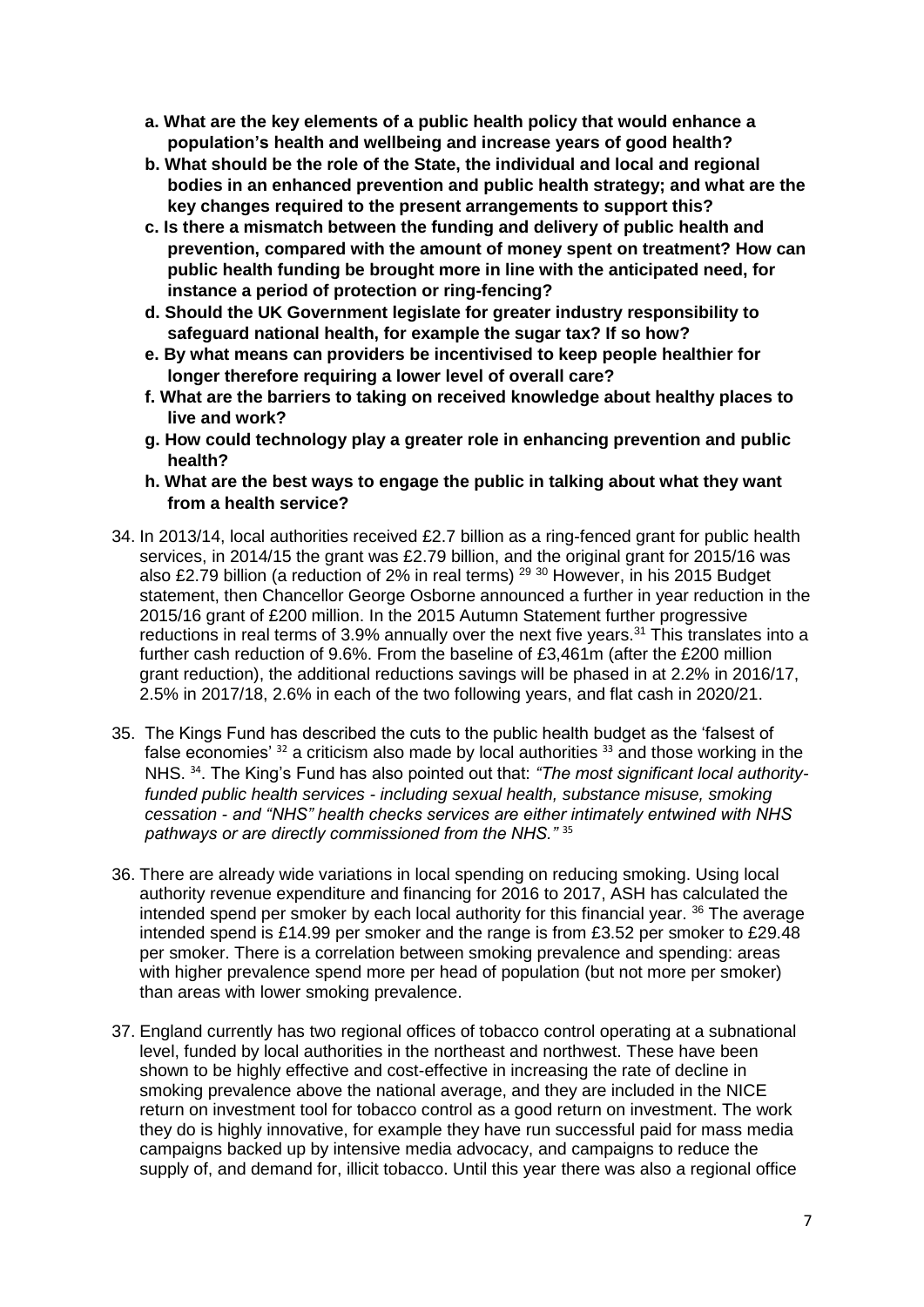in the southwest but it had its funding terminated in January with six months' notice. Funding for the offices in the northeast and northwest, both areas of deprivation with high smoking rates, is also under threat.

- 38. Research has shown that mass media campaigns are highly effective and cost-effective in motivating quit attempts and discouraging uptake of smoking. $37$  However, the UK is currently falling far below best practice spending on mass media campaigns. In 2009 funding for anti-smoking mass media campaigns in England was just under £25 million: by 2015 this figure had been cut to only £5.3 million, with further cuts expected this year. If England were to fund mass media campaigns at levels recommended by the US Centers for Disease Control and Prevention, it should be spending around £60 million; more than ten times the amount spent in 2015.<sup>38</sup>
- 39. Studies carried out in England in the past few years have found that mass media campaigns have been effective in triggering quit attempts and have been responsible for a significant proportion of the reduction in smoking prevalence,<sup>39</sup> and that the freeze on mass media campaigns at the time of the 2010 election was associated with a reduction in quitting activity.<sup>40</sup> A systematic review of economic evaluations of mass media campaigns noted that all of these found mass media campaigns to be cost effective $41$ , but these campaigns need to have sufficient intensity and be sustained in order to have a meaningful effect.<sup>42</sup>
- 40. A 2016 regional mass media campaign conducted by Fresh North East and Smokefree Yorkshire and Humber illustrates the value of mass media in promoting quit attempts. The campaign which focused on 16 cancers caused by smoking, reached approximately 333,000 people via TV, radio, print and online. Of those who saw the campaign 16% (around 55,300 people) cut down on their smoking. A further 8.4% (around 28,000 people) made a quit attempt as a result of the campaign while 4% switched to electronic cigarettes. This shows the clear impact mass media campaigns have on triggering quit attempts and changes in behaviour.
- 41. This is why ASH, together with other organisations concerned with public health, has called for urgent Government action to establish **a sustainable funding model for tobacco control**. <sup>43</sup> As advocated in the answers to previous question, ASH believes that this funding should be secured through a levy on the tobacco manufacturers, allocated to local areas on the basis of local sales data, ring-fenced for tobacco control purposes and tied to specific performance targets based on measurable outcomes for the organisations and services it funds (including NHS organisations, local authorities, other public bodies contributing to tobacco control work and the voluntary sector).

#### **Question 8. How can new technologies be used to ensure the sustainability of the NHS?**

- **a. What is the role of technology such as telecare and telehealth, wearable technologies and genetic and genome medicine in reducing costs and managing demand?**
- **b. What is the role of 'Big Data' in reducing costs and managing demand?**
- **c. What are the barriers to industrial roll out of new technologies and the use of 'Big Data'?**
- **d. How can healthcare providers be incentivised to take up new technologies?**
- **e. Where is investment in technology and informatics most needed?**
- 42. Current NHS IT and data collection systems are often a mixture of electronic and paper records. Often, this means that a hospital trust may not be able to aggregate real-time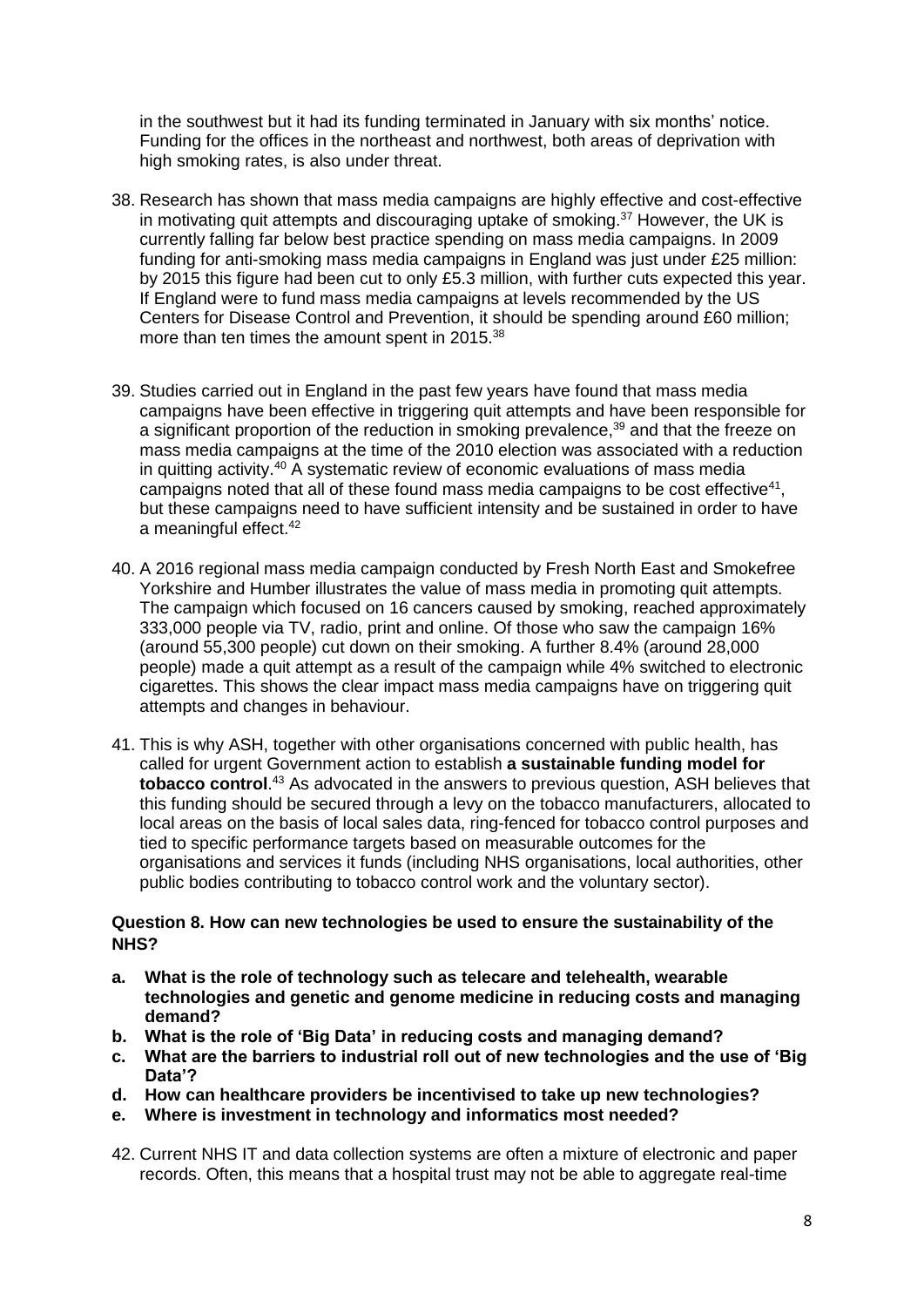data on the number of smokers in its care at any particular time. <sup>44</sup> Even if there is a working and comprehensive Electronic Patient Record (EPR) system in operation, data on smoking may still not be collected and aggregated. A hospital is likely to know precisely how many patients it has with c-difficile at any particular time, but not how many patients are smokers. This in turn means that it cannot track their progress through the hospital and specifically cannot accurately assess the impact of the repeated interventions advocated above. This is despite the fact that international evidence shows that systematic hospital wide anti-smoking interventions work well. <sup>45</sup>

43. It should be a requirement of future procurements of EPR and related systems in the NHS that it include the capacity to record and aggregate information on patients' smoking behaviour, and to assess how this behaviour changes as patients move through the system. It should be a requirement for existing hospital patient information systems (whether fully digital, or a combination of digital and paper) that they are developed in order to provide this information.

[Fairer Society, Healthy Lives:](http://www.instituteofhealthequity.org/) report of the Marmot Review, February 2010, main report page 145

[Smoking Still Kills,](http://www.ash.org.uk/files/documents/ASH_962.pdf) ASH, 2015

[Smoking Still Kills.](http://www.ash.org.uk/smokingstillkills) ASH, June 2015

[2015 Autumn Statement](https://www.gov.uk/government/topical-events/autumn-statement-and-spending-review-2015)

 Flack S. Taylor M. Trueman P. [Cost-Effectiveness of Interventions for Smoking Cessation.](https://www.nice.org.uk/guidance/ph10/evidence/costeffectiveness-of-interventions-for-smoking-cessation-mass-media-interventions-369842077) York Health Consortium for NICE 2007.

 Ward S et al. [A systematic review and economic evaluation of statins for the prevention of](http://www.journalslibrary.nihr.ac.uk/__data/assets/pdf_file/0003/65154/FullReport-hta11140.pdf)  [coronary events,](http://www.journalslibrary.nihr.ac.uk/__data/assets/pdf_file/0003/65154/FullReport-hta11140.pdf) Health Technology Assessment 2007; Vol. 11: No. 14

Gapper J. [The unhealthily high price of cancer drugs.](http://www.ft.com/cms/s/9033f5fc-09d6-11e5-b6bd-00144feabdc0,Authorised=false.html?siteedition=uk&_i_location=http%3A%2F%2Fwww.ft.com%2Fcms%2Fs%2F0%2F9033f5fc-09d6-11e5-b6bd-00144feabdc0.html%3Fsiteedition%3Duk&_i_referer=&classification=conditional_standard&iab=barrier-app#axzz3mYeYxSOo) Financial Times, 3 June 2015

ASH/CRUK. 2016 Annual survey of tobacco control leads (unpublished).

See [http://www.ncsct.co.uk/pub\\_training.php](http://www.ncsct.co.uk/pub_training.php)

[Public Health England's grant to local authorities:](https://www.nao.org.uk/wp-content/uploads/2014/12/Public-health-england%E2%80%99s-grant-to-local-authorities.pdf) National Audit Office, 17 Dec 2014

HM Treasury. [Budget](https://www.gov.uk/government/news/chancellor-announces-4-billion-of-measures-to-bring-down-debt) 8 Jul 2015. HM Treasury. [Autumn Statement](https://www.gov.uk/government/topical-events/autumn-statement-and-spending-review-2015) 25 Nov 2015

 [NHS England Five Year Forward View](https://www.england.nhs.uk/wp-content/uploads/2014/10/5yfv-web.pdf) 

[Five Year Forward View.](https://www.england.nhs.uk/wp-content/uploads/2014/10/5yfv-web.pdf) NHS October 2014

Ibid page 9

[Statistics on Smoking, England 2015.](http://www.hscic.gov.uk/catalogue/PUB17526/stat-smok-eng-2015-rep.pdf) HSCIC, 2015

[Statement from the new Prime Minister, Theresa May](https://www.gov.uk/government/speeches/statement-from-the-new-prime-minister-theresa-may) 13 July 2016

[General Lifestyle Survey](http://webarchive.nationalarchives.gov.uk/20160105160709/http:/www.ons.gov.uk/ons/rel/ghs/general-lifestyle-survey/2008-report/index.html) 2008, ONS

 Royal College of Physicians. Nicotine without smoke**:** Tobacco harm reduction. London: RCP, 2016. [The Stolen Years.](http://ash.org.uk/stolenyears) The mental health and smoking action report. ASH, April 2016

[The Stolen Years.](http://ash.org.uk/stolenyears) The mental health and smoking action report. ASH, April 2016

Politico New York, [NYC smoking rate drops to lowest on record,](http://www.capitalnewyork.com/article/city-hall/2015/09/8576947/nyc-smoking-rate-drops-lowest-record) September 2015

HM Treasury. [Tobacco Levy: consultation document.](https://www.gov.uk/government/uploads/system/uploads/attachment_data/file/384769/tobacco_levy_consultation.pdf) December 2014.

ASH factsheet. [The economics of tobacco.](http://www.ash.org.uk/files/documents/ASH_121.pdf) December 2015.

 [Inquiry into the effectiveness and cost-effectiveness of tobacco control,](http://www.ash.org.uk/APPGoct2010sum) All Party Parliamentary Group on Smoking and Health, 2010

APPG on Smoking and Health [Representation to the 2015 Spending Review.](http://www.ash.org.uk/spendingreview2015)

[Soft Drinks Industry Levy: 12 things you should know.](https://www.gov.uk/government/news/soft-drinks-industry-levy-12-things-you-should-know) Gov.uk. Accessed 13th September.

Stop Smoking Services in [England:](http://digital.nhs.uk/pubs/sssapr15mar16) April 2015 to March 2016, NHS, 2016

 [Does legislation to ban smoking reduce exposure to secondhand smoke and smoking behaviour?:](http://www.cochrane.org/CD005992/TOBACCO_does-legislation-ban-smoking-reduce-exposure-secondhand-smoke-and-smoking-behaviour) Cochrane review web pages, accessed 2 September 2016

 [Guidance for NHS commissioners on equality and health inequalities:](https://www.england.nhs.uk/wp-content/uploads/2015/12/hlth-inqual-guid-comms-dec15.pdf) NHS England 14 December 

[CCG inequality indicators:](http://www.ccg-inequalities.co.uk/) Centre of Health Economics, University of York

[LGA Briefing on Public Health Settlement for 2015/16](http://www.local.gov.uk/documents/10180/11607/Briefing+on+public+health+funding+settlement+September+2014/d751f317-8843-450c-9e4a-82c676b656fe) Local Government Association, 3 Oct 2014

 Buck D. Cuts [to public health spending: the falsest of false economies.](http://www.kingsfund.org.uk/blog/2015/08/cuts-public-health-spending-falsest-false-economies) The Kings Fund, 6 Aug 

 Gill, K[.£200 million cuts to public health for 2015/16. Our response to the £200m in-year cuts.](http://www.londoncouncils.gov.uk/our-key-themes/health-and-adult-services/public-health/public-health-funding-0/public-health-funding) London Councils, 2015.